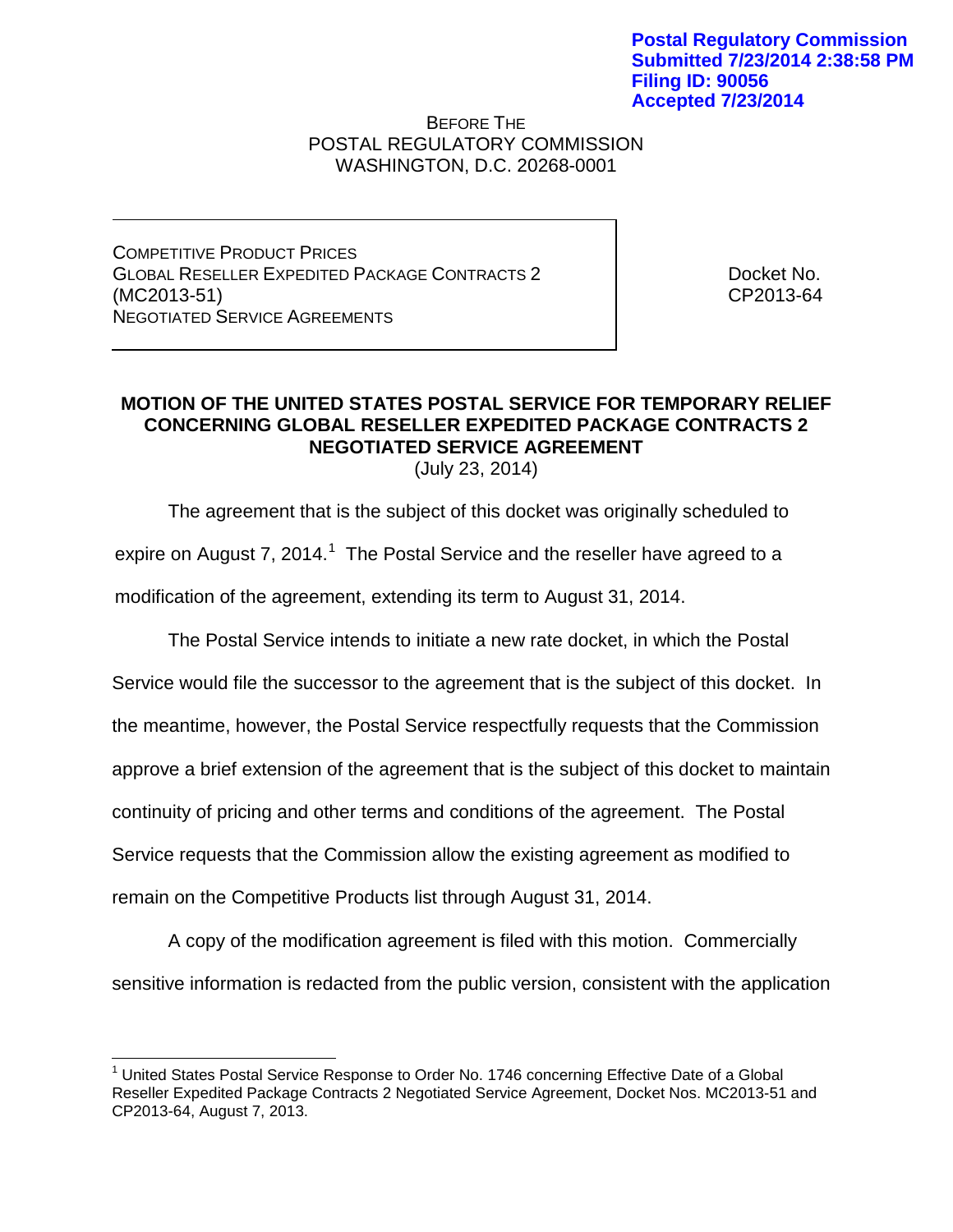for non-public treatment associated with the Postal Service's original notice in this docket.

Respectfully submitted,

UNITED STATES POSTAL SERVICE By its attorneys:

Anthony F. Alverno Chief Counsel Global Business and Service Development Corporate and Postal Business Law Section

Laree Martin Attorney

475 L'Enfant Plaza, S.W. Washington, D.C. 20260-1137 (202) 268-3816; Fax -5628 Laree.K.Martin@USPS.gov July 23, 2014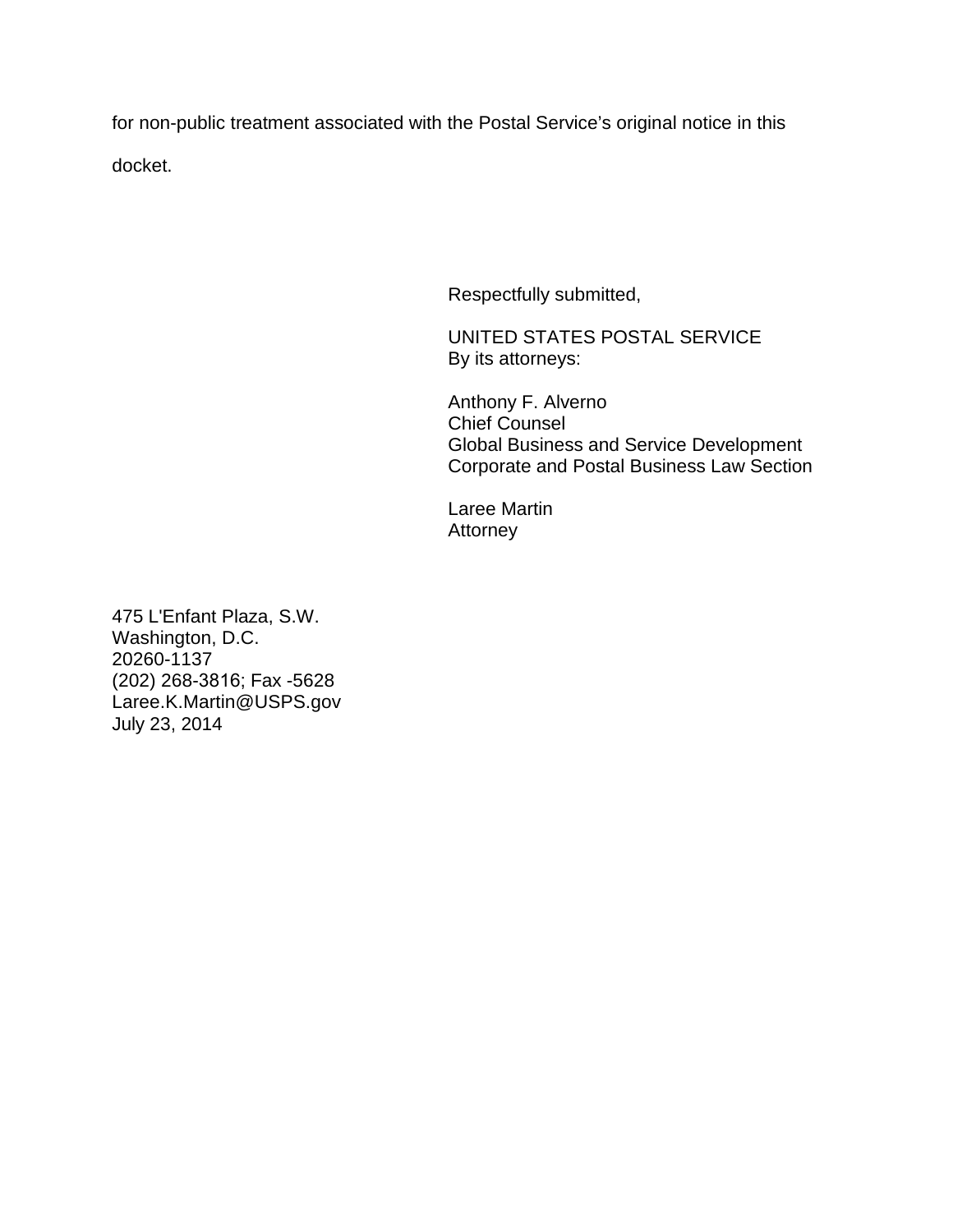## **MODIFICATION ONE TO THE** GLOBAL CUSTOMIZED MAIL AGREEMENT BETWEEN THE UNITED STATES POSTAL SERVICE AND

This Modification amends the Global Customized Mail Agreement ("Agreement") THE UNITED STATES POSTAL SERVICE AND<br>This Modification amends the Global Customized Mail Agreement ("Agreement")<br>between ("Reseller"), a corporation organized and existing under the laws of<br>the State of Delaware, with prin the State of Delaware, with principal offices at

and the United States Postal Service ("USPS"), an independent establishment of the Executive Branch of the United States Government, with offices at 475 L'Enfant Plaza SW, Washington, DC 20260-9998, signed by the Reseller on May 21, 2013, and signed by the USPS on May 21 , 2013. The Reseller and the USPS may be referred to individually as a "Party" and together as the "Parties."

The purposes of this Modification are to change the wording of paragraph 1 of Article 11. Term Of The Agreement.

Paragraph 1 of Article 11. Term Of The Agreement shall now read as follows:

ARTICLE 11. TERM OF THE AGREEMENT

1. The USPS will notify the Reseller of the Effective Date of the Agreement within thirty (30) days after receiving the approval of the entities that have oversight responsibilities for the USPS. The Agreement shall remain in effect until 11:59 p.m. on August 31. 2014, unless terminated sooner pursuant to Article 12.

All other terms and conditions of the Agreement shall remain in force.

The Parties acknowledge and understand that all obligations of the USPS under this Modification shall be contingent on the USPS receiving approvals (hereinafter "Conditions Precedent") from one or more internal and external bodies that have oversight responsibilities. Conditions Precedent may include, but are not limited to· approvals or, if applicable, non-objection, from responsible USPS management officials. the USPS Board of Governors, the USPS Governors, the Postal Regulatory Commission, and/or any other governmental body with oversight responsibility for the USPS. The Parties acknowledge that this Modification may not be approved by such individuals or bodies. Until such time that all Conditions Precedent are fulfilled that are necessary to allow the USPS to provide the products or services contemplated under the Agreement, no obligation shall exist for the USPS and no benefit shall inure to either Party. In the event that the Conditions Precedent are not fulfilled, the USPS shall have no liability, which shall include no obligation to pay costs associated with any action taken by the Reseller prior to the Effective Date of this Modification. Further, in the event of termination of the Agreement or the failure of any Condition Precedent, the USPS shall not be held liable for any damages including, without limitation, actual; special; indirect; incidental; punitive; consequential, or any other damages, which shall indude but not be limited to damages for loss of business profits; business interruption; any other loss; and/or any costs incurred by either Party attributable to such non· approval, such as attorney's fees.

Confidential

USPS 07/2014 Modification One Page 1 of 2